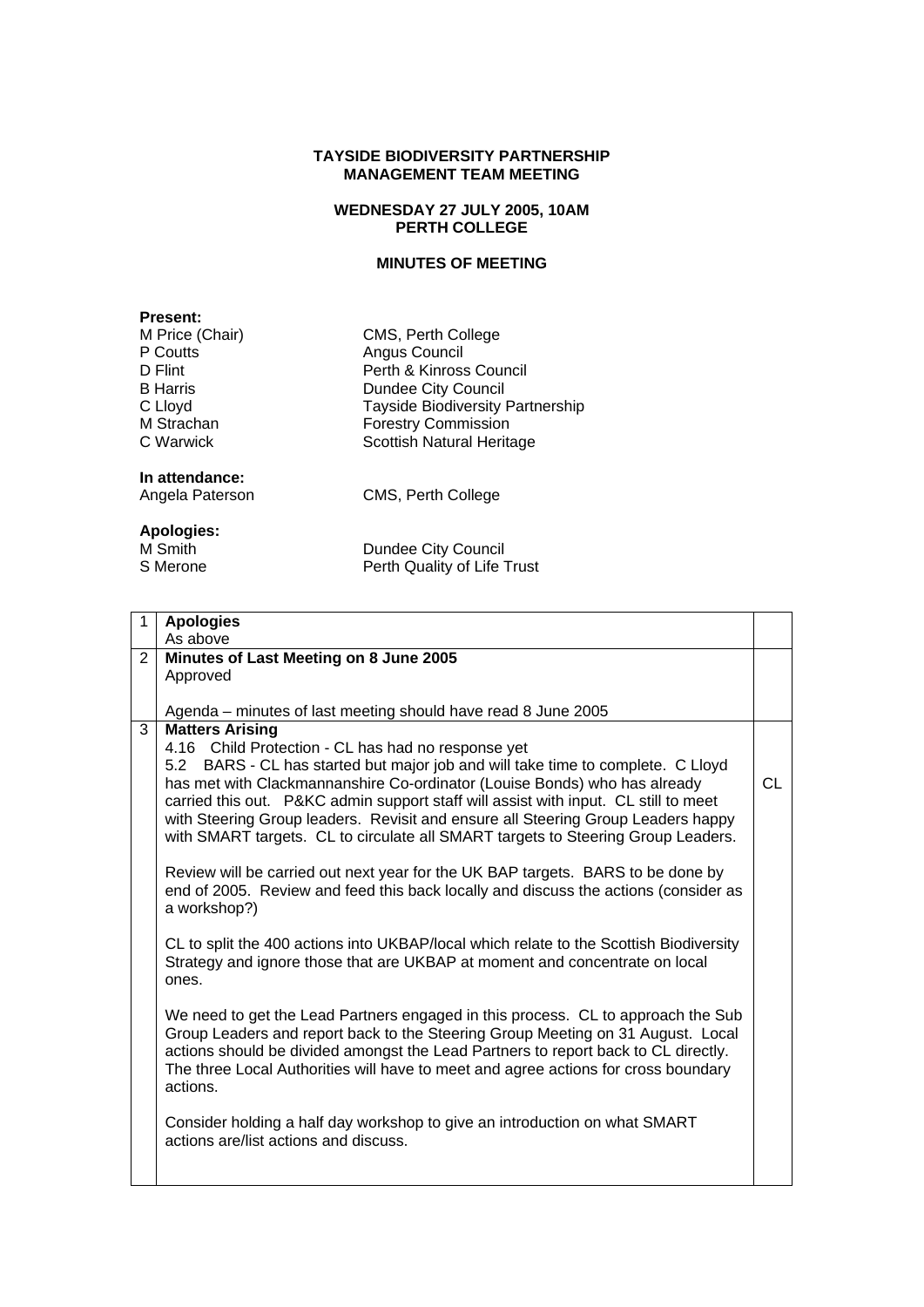|                | LBAP review - and amend if necessary,                                                                                                                                                                                                                                                                               |  |
|----------------|---------------------------------------------------------------------------------------------------------------------------------------------------------------------------------------------------------------------------------------------------------------------------------------------------------------------|--|
|                | CL – don't put anything on BARS until after 31 August as actions may change.<br>Ensure what goes on BARS is actually achievable and then can add to.                                                                                                                                                                |  |
|                | If not achievable within timescale, may miss deadline                                                                                                                                                                                                                                                               |  |
|                | 7.00 Website has been updated: games now included and link to BBC website. CL<br>will email number of hits to website to team                                                                                                                                                                                       |  |
|                | 10.3 LAGS - SNH Grant. This is a separate grant scheme from SITA. Use this as<br>alternative funding for applications? May be able to use as added value.                                                                                                                                                           |  |
|                | TBAF/Management Group should consider applying to LAGS. Block grant and then<br>disperse to SITA applications as added value. CL to send details of Stirling scheme<br>to CW to move forward. CW to investigate and consider for next year. CW reported<br>that SNH will be introducing new Thematic Grants.        |  |
|                | Laptop - all issues now resolved.                                                                                                                                                                                                                                                                                   |  |
| 5              | <b>Co-ordinator's Report/Work Programme</b><br>New format work programme circulated (includes Co-ordinator's report). Comments<br>made:                                                                                                                                                                             |  |
|                | Actual column to be added – CL<br>$\bullet$<br>Change to bullet points - CL<br>$\bullet$                                                                                                                                                                                                                            |  |
|                | Circulate before management meetings<br>$\bullet$                                                                                                                                                                                                                                                                   |  |
|                | If concrete outcome, add in Key Output by date (eg completed) in bold<br>$\bullet$                                                                                                                                                                                                                                  |  |
|                | For next agenda add Work Programme/Co-ordinator's report                                                                                                                                                                                                                                                            |  |
| 6              | <b>Finances</b><br>DF circulated 04/05 report and 06/07 budget. DF clarified P & KC's contribution,<br>which is the same as the other two local authorities.                                                                                                                                                        |  |
|                | DF to email to AP to circulate 04/05 final report to Steering Group.                                                                                                                                                                                                                                                |  |
|                | CL setting up spreadsheet to detail the £5,509 TBP core budget. £10,078 carried<br>forward from Scottish Executive Planning Guide<br>Keep 10% as contingency for core budget                                                                                                                                        |  |
|                | 06/07 report - carried forward for salary increase - add on comments<br>AP to raise invoice for £1,00 for M Price as TBP Chair (and send to D Flint)                                                                                                                                                                |  |
| $\overline{7}$ | <b>SITA Funding</b><br>MP now attends PQLT meetings<br>Application form - still to be drawn up                                                                                                                                                                                                                      |  |
|                | Guidance Notes - discussed in detail and amendments agreed. CL to update.                                                                                                                                                                                                                                           |  |
|                | Map for website - M Strachan has received information from S Merone. P Coutts/ B<br>Harris to send Angus/Dundee information to him ASAP<br>Hard copy of map should be available to send out with applications<br>Talk to Stirling/Grampian local authorities for overlaps. DF will also send list to M<br>Strachan. |  |
|                | Launch of TBAF will be held on 1 2 September at 12 noon, location to be confirmed.<br>Full pack to be available for them. A representative from the PAP to be there. S<br>Merge to arrange.                                                                                                                         |  |